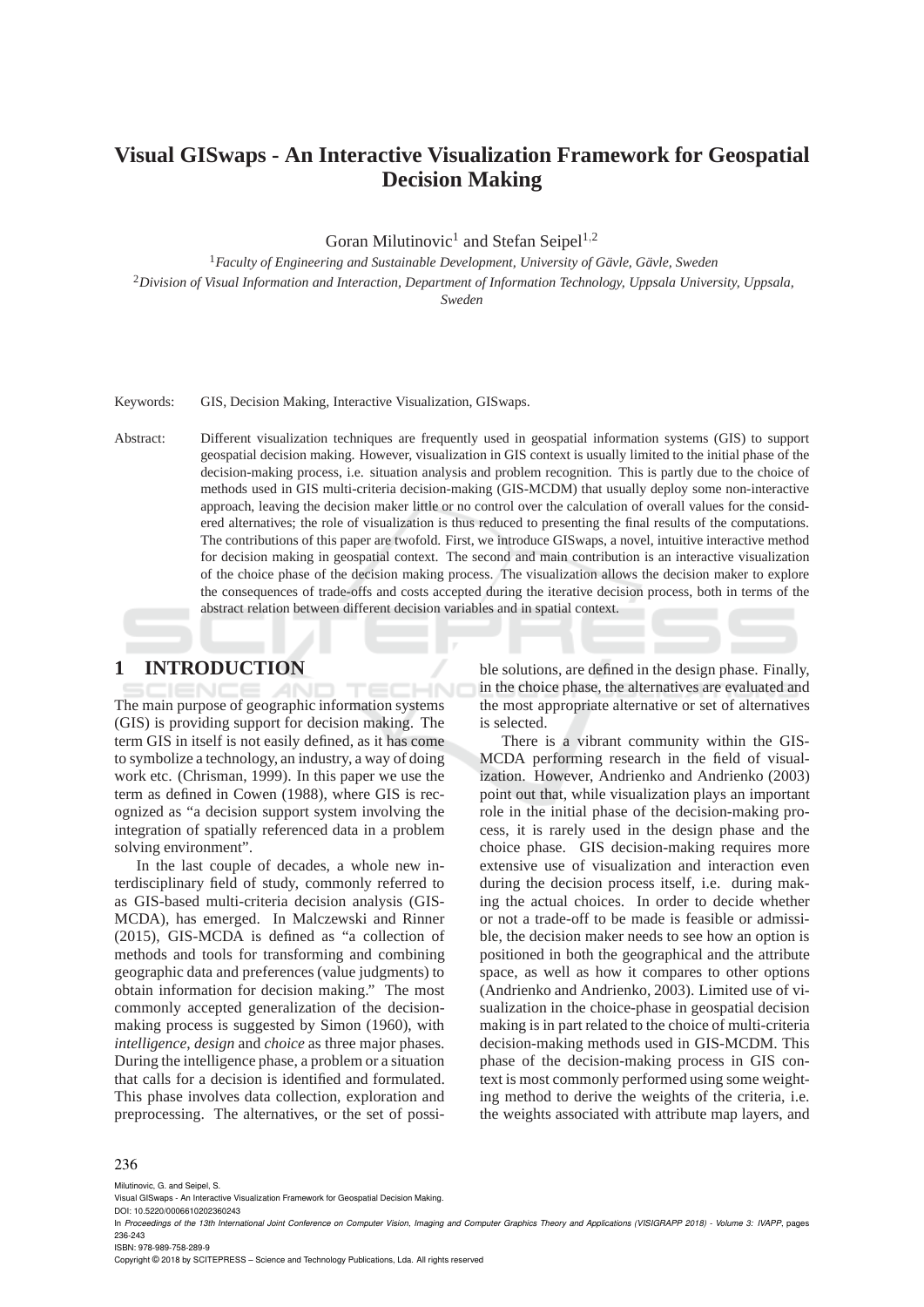some compensatory aggregation method to obtain the score for each alternative in the set (Milutinovic et al., 2017). This non-interactive approach leaves the decision maker with little or no control over the score calculation once the criteria weights have been set, and the role of visualization is thus reduced to presenting the final results of the computations.

The contributions of this paper in the context of GIS-MCDA are twofold. We first introduce GISwaps, a novel approach to multi-criteria decision making in geospatial applications. GISwaps is an adaptation of the Even Swaps method (see Hammond et al. (1998, 1999)) to geospatial problems. It presents an intuitive strategy to simplify the decision process through iterative reduction of decision criteria. Following a review of related work in Section 2, the mechanism of GISwaps and its relation to EvenSwaps are described in Section 3. The second and main contribution of this paper, which is presented in Section 4, is an interactive visualization allowing the decision maker to explore the consequences of trade-offs and costs accepted during the iterative decision process, both in terms of the abstract relation between different decision variables and in spatial context. In Section 5 we discuss the benefits of using this interactive visualization in GISwaps for identifying situations and dependencies between alternatives that would otherwise remain unrevealed.

ECHNO

# **2 RELATED WORK**

In a survey of ways of visualizing alternatives in the context of multiple criteria decision making, Miettinen (2014) gives an overview of commonly known techniques, such as bar charts, scatterplots and value paths, as well as a number of techniques using circles, polygons or icons, techniques based on hierarchical clustering and projection-based techniques. A number of different approaches to interactive visualization in decision making have been suggested. Carenini and Loyd (2004) propose ValueCharts, a set of interactive visualization methods aimed to help decision maker in inspecting linear models of preferences and evaluation. The concept is further developed in Bautista and Carenini (2006), with ValueCharts redesigned in order to support all phases of preferential choice. A Decision Ball model, aimed to assist decision maker by visualizing decision process based on even swaps, is presented in Li and Ma (2008). Their study is of limited use for our method, though, as it i) is limited to decision making in discrete choice models (assumes small number of alternatives), and ii) operates by cancellation of alternatives rather than criteria, abandoning the very principle of the Even Swaps method. Kollat and Reed (2007) present a framework for Visually Interactive Decision-making and Design using Evolutionary Multi-objective Optimization (VIDEO). The framework is capable of visually representing up to four objectives (three on X, Y and Z, and a fourth as a colour) and allows visual navigation through large sets of alternatives, exploring and visualizing trade-offs.

The need for interactive visualization in spatial decision making in continuous choice models is significant, due to a large number of alternatives. Andrienko and Andrienko (2003) underline the decision maker's need to see how an option is positioned in both the geographical and the attribute space, as well as how it compares to other options. Based on that principle, the authors have developed CommonGIS, an own software system for exploratory analysis of spatial data including spatio-temporal data (Andrienko et al., 2003; Andrienko and Andrienko, 2003, 2004) Also Malczewski and Rinner (2015) state the importance of interactive visualization in GIS-MCDM. The authors make a distinction between *geovisualization of MCDA input* (visualizing criteria, visualizing alternatives and visualizing scaled values and criterion weights) and *geovisualization of MCDA results* (visualizing combination rules and parameters and visualizing model sensitivity). Each of the aforementioned visualization objectives should assume and support interactivity (Malczewski and Rinner, 2015). Jankowski et al. (2001) raise the question of effective means of using maps as a support to spatial problems exploration and structuring. The main role (objective) of using maps in spatial MCDM is the consideration of geographical locations in the process of deciding trade-offs among the decision criteria. Simultaneous representation of both criterion and decision space helps the decision maker define his/her preferences not only on the base of the attribute data, but also geography. Jankowski et al. (2001) find that highly interactive depiction of both criteria and decision spaces would be more productive for understanding the structure of the decision situation than static display. Thus, decision procedures should be facilitated by highly interactive visualization.

The interactive visualization framework presented in this paper is inspired and guided by the above principles. The framework is designed as an integral part of GISwaps, a novel method for decision making in continuous choice models based on Even Swaps.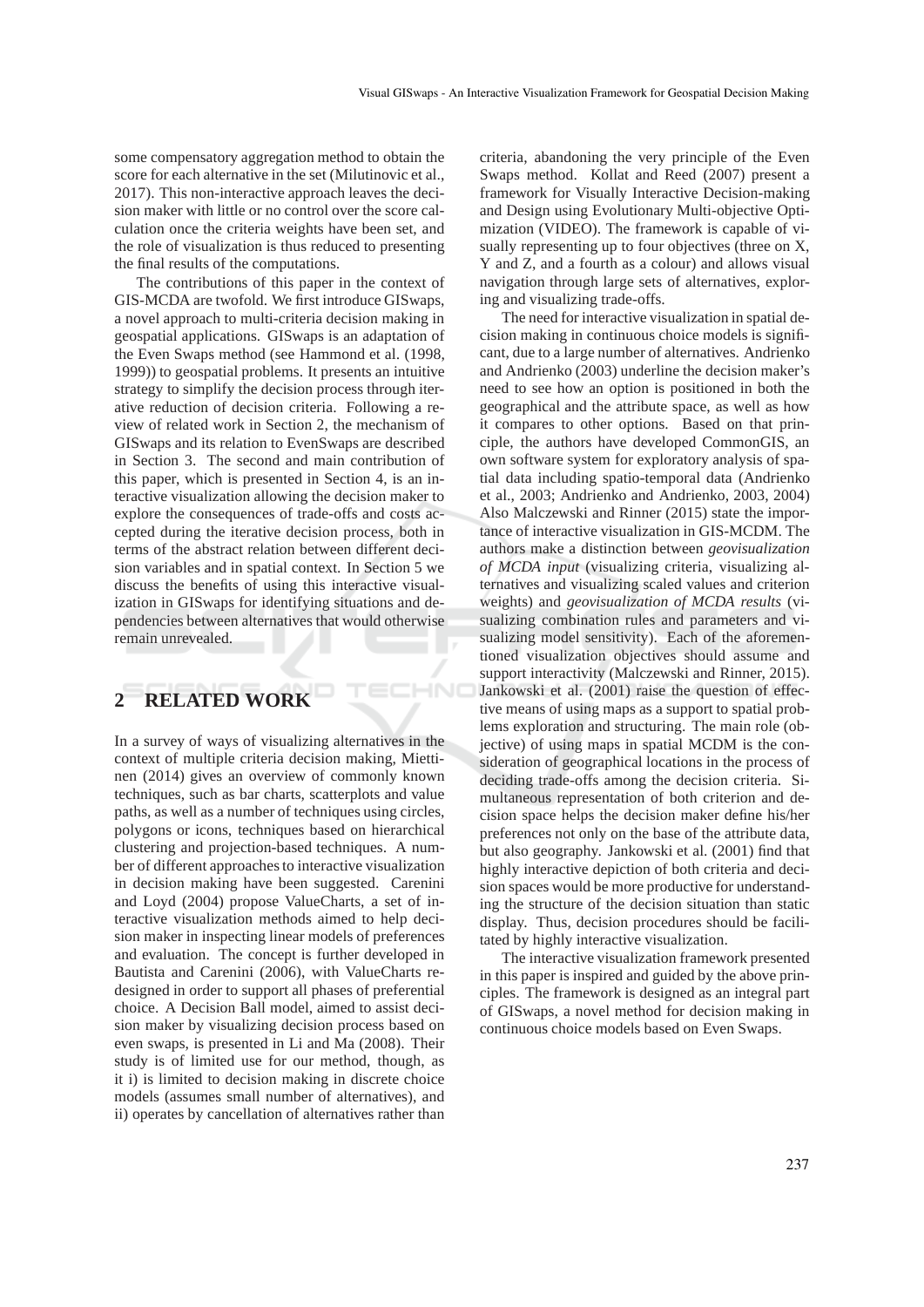### **3 GISwaps METHOD**

In this section we give a brief overview of the GISwaps method, as well as an overview of Even Swaps method on which GISwaps is based. This overview should facilitate the reader in understanding the main features of the proposed visualization framework.

#### **3.1 Even Swaps**

Even Swaps is a simple, yet powerful multi-criteria decision-making method developed by Hammond et al. (1998). The main principle of the method is adjusting the consequences of considered alternatives in order to render them equivalent in terms of the chosen criterion. In that way, that criterion may be cancelled out as irrelevant for further analysis. Hammond et al. (1999) define the method by the following five steps:

- 1. Determine the change necessary to cancel out chosen reference criterion (R).
- 2. Assess what adjustments need to be done in chosen response criterion (M), in order to compensate for the needed change.
- 3. Make the even swap. An even swap is a process of increasing the value of an alternative in terms of one criterion and decreasing the value by an equivalent amount in terms of another. After the swaps are performed over the whole range of alternatives, all alternatives will have the same value on R and it can be cancelled out as irrelevant in the process of ranking the alternatives.
- 4. Cancel out the now-irrelevant criterion R.
- 5. Eliminate dominated alternative(s). Alternative *a* is said to be dominated by alternative *b* if it is inferior to *b* on at least one criterion and not superior to *b* on any other criterion.

These steps are repeated until a single alternative remains.

Let us consider a simple multi-criteria decision problem. Assume that X wants to buy a house, and is considering four alternatives: A, B, C and D. The goal is to find the best alternative considering price (P), size (S) and distance from the city center (*Dist*). Values for the alternatives in terms of each of the criteria are presented in Table 1.

Table 1: Values for alternatives A, B, C and D.

|                             |     | В   |     | Ð   |
|-----------------------------|-----|-----|-----|-----|
| $P(1000 \text{ } \text{S})$ | 110 | 120 | 115 | 160 |
| $S(m^2)$                    | 115 | 130 | 125 | 145 |
| $D_{ist}$ (km)              |     |     |     |     |

There are no dominated alternatives to be removed, so X proceeds and chooses P as the reference criterion (R) and S as the response criterion (M). After adjusting P-value for all the alternatives to the minimum price of 110000\$, X modifies S-value for each alternative in such way that, depending on X's preferences and judgement, this modification compensates for the performed adjustment on P. The result is shown in table 2.

Table 2: The values in terms of S are adjusted in order to compensate for the proposed change on P.

| $P(1000 \text{ } \text{\textcircled{s}})$ | 110 <del>120</del> | 110 <del>115</del> | 110 <del>160</del> |
|-------------------------------------------|--------------------|--------------------|--------------------|
| $S(m^2)$                                  | $120 + 30$         | 118 <del>125</del> | 115 <del>145</del> |
| (km)<br>$D_{ist}$                         |                    |                    |                    |

Now that all four alternatives have the same value on P, P is cancelled out as irrelevant. Furthermore, A is dominated by D and is eliminated. X proceeds by choosing S as the reference criterion and *Dist* as the response criterion. The result after making adjustments is given in table 3.

Table 3: The values in terms of *Dist* are adjusted in order to compensate for the proposed change on S.

|                   | B |                   |                    |  |
|-------------------|---|-------------------|--------------------|--|
| (m <sub>1</sub> ) |   | 20 <del>118</del> | 20 <del>1 15</del> |  |
| $D_{ist}$ (km)    |   | $\rightarrow$     |                    |  |

As S is now cancelled out as irrelevant, alternative D is chosen as the best alternative with the value of 2,8 in terms of *Dist* (the only remaining criterion).

#### **3.2 GISwaps**

The Even Swaps method, as presented in Section 3.1, is only suitable for decision-making in discrete choice models, when the number of alternatives is relatively small. Many GIS-related decision-making situations concern a continuous choice model, where the number of alternatives is only constrained by the limits of the used data representation model. For example, finding the optimal location for a certain purpose in an area represented by a 1000 x 1000 grid, the number of alternatives could be as high as 1 000 000, depending on the grid resolution and specific constraints of the problem. If the mechanism of the Even Swaps method is to be applied to geospatial problems, the process of making trade-offs needs to be automatized. For this purpose we introduce GISwaps, an approach that makes decision making based on even swaps in decision problems with large number of alternatives manageable. The method, which is described in detail in Milutinovic et al. (2017), uses input from the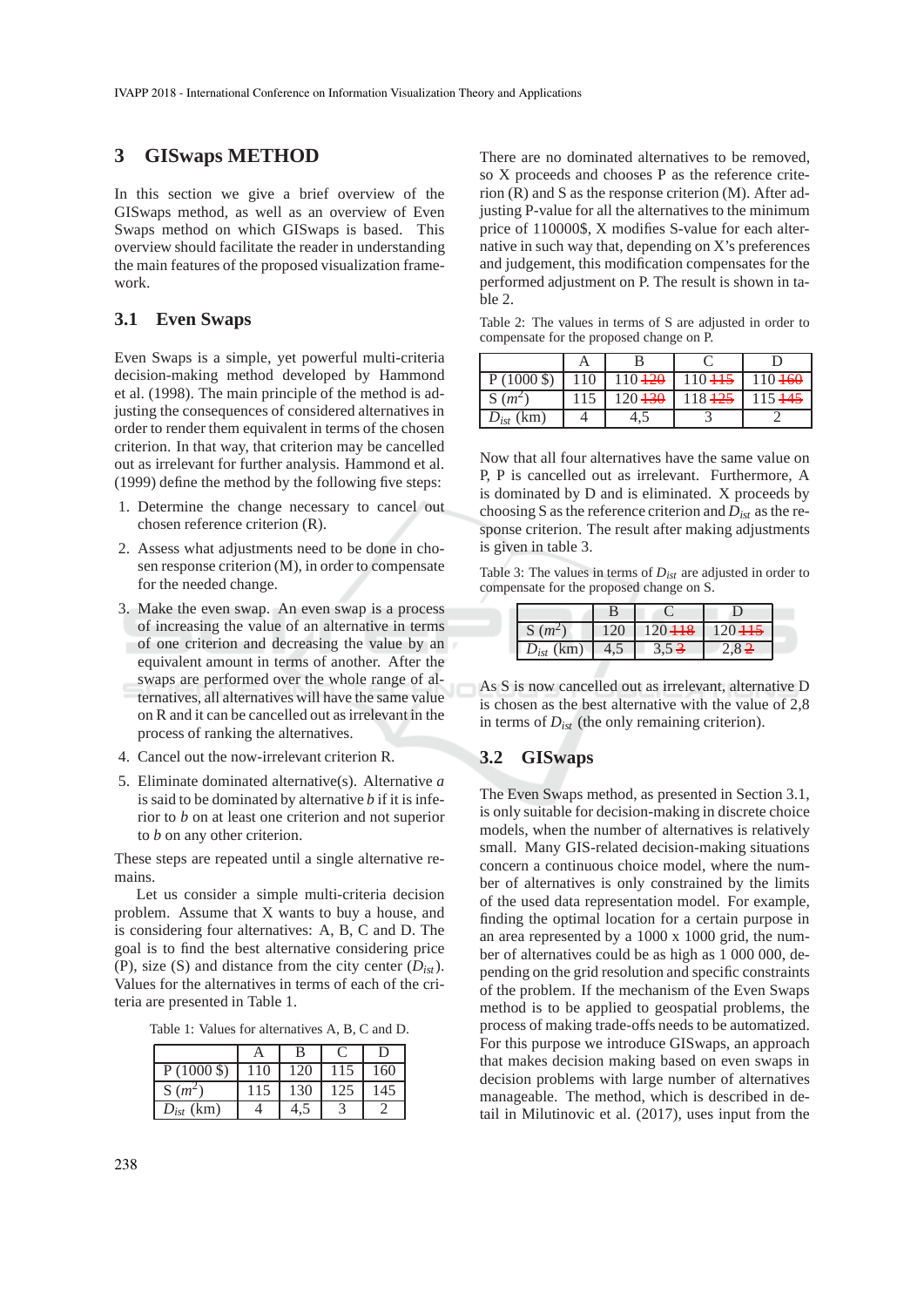decision maker on a number of virtual alternatives in order to calculate, for each alternative in the set, the coefficient of the value change (swap coefficient) on the response criterion. As the name suggests, the virtual alternatives do not need to actually exist in the set, but are hypothetical alternatives used to fine-tune the value update function. The number of virtual alternatives, as well as assigned descriptive values in terms of each criterion, are set in each step for the current reference and response criteria, respectively.

Unlike Even Swaps, GISwaps does not incorporate elimination of dominated alternatives. In geospatial decision making we usually want to obtain an ordered set of all feasible alternatives, as opposed to a single best alternative. In its basic form, our method can be expressed by the following algorithm:

Repeat

Decide the reference criterion R Decide the response criterion M Set virtual alternatives Obtain trade-off values for virtual alternatives Calculate update coefficients for virtual alternatives For each alternative in the set Calculate the update coefficient for the alternative

Update the value of the alternative with respect to M Discard R Until a single criterion remains

Rank the alternatives

In a typical geospatial site location problem, a number of possibly conflicting criteria is usually considered. Finding the optimal site location for building a dam, for example, requires considering factors such as water discharge, undulation, hydraulic head, distance to urban areas, distance to forests and distance to agricultural areas. Applying GISwaps on such case would take five swap turns, one of the criteria being cancelled out in each turn. In the following example, we explain our method on one possible turn, where *hydraulic head* is used as the reference, and *undulation* as the response criterion. We use 16 virtual alternatives in order to fine-tune the value update function. Each of the alternatives is assigned a pair of values: a value from the array  $V_R$  (four reference values in terms of the reference criterion R) and a value from the array *V<sup>M</sup>* (four reference values in terms of the response criterion M). We use following reference values for the virtual alternatives in terms of R and M, respectively:

$$
V_R = [R_{min}, R_{min} + R_q, R_{min} + 2R_q, R_{min} + 3R_q]
$$
  

$$
V_M = [M_{min} + M_q, M_{min} + 2M_q, M_{min} + 3M_q, M_{max}]
$$
 (1)

where

*Rmin* : minimum value with respect to R *Rmax* : maximum value with respect to R  $R_a = (R_{max} - R_{min})/4$ 

*Mmin* : minimum value with respect to M *Mmax* : maximum value with respect to M  $M_q = (M_{max} - M_{min})/4$ 

For example, for hydraulic head values in range 1- 46 and undulation values in range 1-136, it gives the following values for  $V_R$  and  $V_M$ , respectively:

$$
V_R = [1, 12.3, 23.5, 34.8]
$$
  

$$
V_M = [35, 68, 103, 136]
$$
 (2)

Based on his/her judgement and preferences, the decision maker now needs to perform even swaps. He/she chooses a compensation value  $M_{u(i,j)}$  of criterion M for each virtual alternative, i.e. for each pair of reference values  $(V_{R(i)}, V_{M(j)})$ ;  $i, j \in [1..4]$ . Each value  $M_{u(i,j)}$  is chosen so that the decision maker is indifferent between the differences  $(R_{max} - V_{R(i)})$  and  $(V_{M(j)} - M_{u(i,j)})$ . The compensation values are stored in a  $4x4$  matrix  $M_u$  (Equation 3). With the input from the decision maker as shown in Figure 1, the  $M_u$  matrix contains following values:

$$
M_u = \begin{bmatrix} 18 & 40 & 57 & 87 \\ 20 & 44 & 66 & 91 \\ 22 & 50 & 70 & 95 \\ 28 & 59 & 84 & 106 \end{bmatrix}
$$
 (3)

Update coefficients for each element in  $M<sub>u</sub>$  are stored in corresponding matrix  $M_c$ . Each value  $M_c(i,j)$  is calculated as

 $\overline{M}$ 

$$
V_{c(i,j)} = \frac{V_{M(j)} - M_{u(i,j)}}{R_{max} - V_{R(i)}}\tag{4}
$$

For the input used in the example, the *M<sup>c</sup>* matrix contains following values:

$$
M_c = \begin{bmatrix} 0.37 & 0.63 & 1.01 & 1.09 \\ 0.44 & 0.73 & 1.08 & 1.33 \\ 0.57 & 0.82 & 1.44 & 1.82 \\ 0.60 & 0.85 & 1.66 & 2.69 \end{bmatrix}
$$
 (5)

In order to calculate the update coefficient for an alternative *a*, we need to determine index *i* using  $a<sub>R</sub>$  (the value of *a* in terms of the reference criterion *R*) and index *j* using *a<sup>M</sup>* (the value of *a* in terms of the response criterion *M*). The indexes are determined as follows: *i I C*<sub>*R*</sub>*R* ∠ ∠ *xR*<sub>*k*</sub>  $y = [1, 3]$ 

$$
i = k \text{ for } V_{R[k]} \leq a_R < V_{R[k+1]}, \quad k \in [1..5]
$$
\n
$$
i = 4 \text{ for } a_R \geq V_{R[4]}
$$
\n
$$
j = 1 \text{ for } a_M \leq V_{M[1]}
$$
\n
$$
(6)
$$

$$
j = k
$$
 for  $V_{M[k-1]} < a_M \le V_{M[k]}$ ,  $k \in [2..4]$   
The value update coefficient for any alternative *a* can  
now be calculated as

$$
a_c = M_{c(i,j-1)} + \t\t (M_{c(i,j)} - M_{c(i,j-1)}) \cdot \frac{a_M - V_{M(j-1)}}{V_{M(j)} - V_{M(j-1)}} \t(7)
$$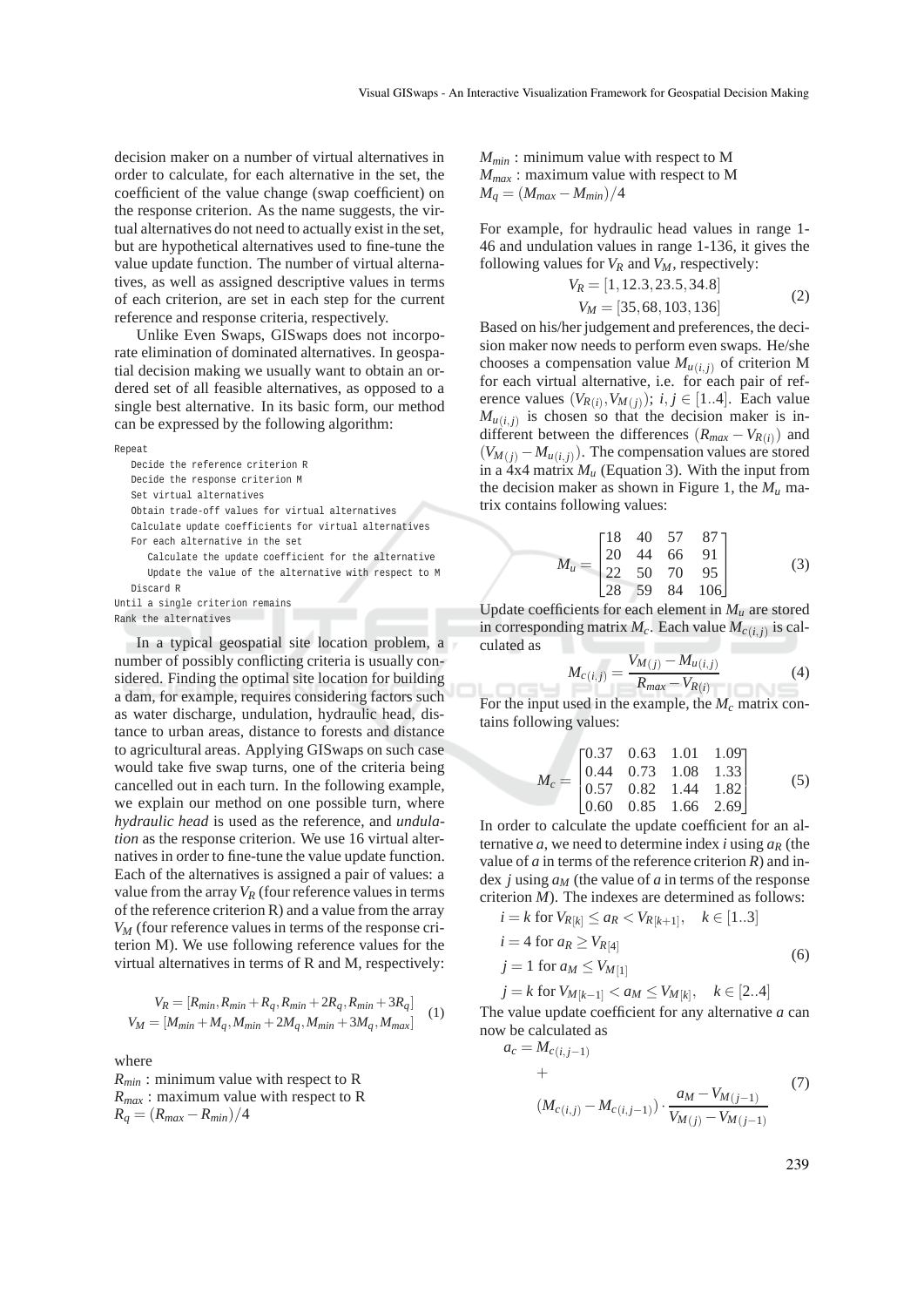The remaining four turns are performed in the same manner. After cancelling out five of six criteria, the grid containing the values for the only remaining criterion would be the *de facto* result of the decision process that can be shown in an appropriate GIS software.

While GISwaps enables interactive definition of compensation values and a fully automatized update of response criteria in a quasi-continuous multicriteria decision model, it requires suitable visualizations of the outcomes in the iterative process of updating coefficients and elimination of reference criteria. In the following section we present our approach to visualizing the complex relationships between the choice of reference and response criteria, the design of the update coefficients, and their effect on the huge amount of alternatives both in attribute space and geographical space.

## **4 VISUAL GISwaps**

The GISwaps method is an interactive method for spatial decision making. Through a semi-automatized process explained in Section 3.2, the decision maker sets the actual trade-off values between alternatives with respect to a pair of criteria. Throughout the process, the decision maker is active and in full control. The interactive visualization presented in this section allows the decision maker to explore the consequences of trade-offs and costs accepted during each step of the iterative decision process.

The main window of the application that implements the GISwaps method as well as the visualization framework is given in Figure 1. The image shows the setup of the example used in Section 3.2, after the decision maker has selected reference (in the application referred to as *measuring stick*) and response criteria, and set compensation values in terms of the latter. The example is used in this section with the same trade-off values as in Section 3.2.

Our interactive visualization framework integrates fundamental visualization techniques, and consists of three conceptual units: 1) visualization of alternatives in attribute space, 2) visualization of alternatives in geographical space, and 3) visualization of value functions. In each step of the iterative process, reference and response criteria are selected by the decision maker. The scatterplot representing the attribute space for the set of alternatives is constructed as a 2D-plot, with position on the X-axis determined by the value in terms of the response criterion, and position on the Y-axis determined by the value in terms of the reference criterion. This representation gives

the decision maker an insight into the distribution of data in terms of the currently chosen response criterion. An extra dimension may be added to the plot by color-coding samples in order to show values of the alternatives in terms of a third criterion, that we will refer to as comparison criterion. Even though the values of the alternatives in terms of the comparison criterion are not changed, and the comparison criterion should not be directly considered when determining trade-off values for the response criterion in the current iteration, this extra information gives the decision maker a deeper insight and better understanding of the consequences of the performed trade-offs. The comparison criterion is chosen by the decision maker from the list of non-cancelled criteria. An example of a non-color-coded and a color-coded plot is given in Figure 2. The positions of the alternatives are updated and the plot redrawn each time the decision maker changes a value in terms of the response criterion of any of the virtual alternatives. In order for the decision maker to be able to explore and make judgements regarding the consequences of a change, the original positions of alternatives are shown in the plot in light blue color. This gives the decision maker a better understanding of not only the magnitude of change resulting from the proposed trade-off values, but even the distribution of change, i.e. how many alternatives are affected by the proposed trade-off. By clicking on and highlighting a point in the plot, the decision maker gains access to further information about the selected alternative. A vector representing the magnitude of change in terms of the response criterion after the suggested trade-off is shown in the plot as the distance between the original and current value (position), as a complement to the numeric information. Furthermore, the selected alternative is highlighted in the map panel, giving the decision maker information about the position of the alternative in the geographical space. An example is shown in Figure 3. The part of the visualization that concerns geographical space consists of two maps of the geographic area where the decision problem is situated. The two maps simultaneously show color-coding for both response criterion and comparison criterion (if any). The geographic distribution of the alternatives in the left map is always color-coded by values of alternatives in terms of the response criterion. The color-coding in the right map is related to the color-coding in the scatterplot, i.e. it shows the values of the alternatives in terms of the comparison criterion if there is one selected, and is not color-coded otherwise. In Figure 3, Discharge was chosen as comparison criterion.

Visualization of value functions is given in form of a multi-line chart, with the number of lines de-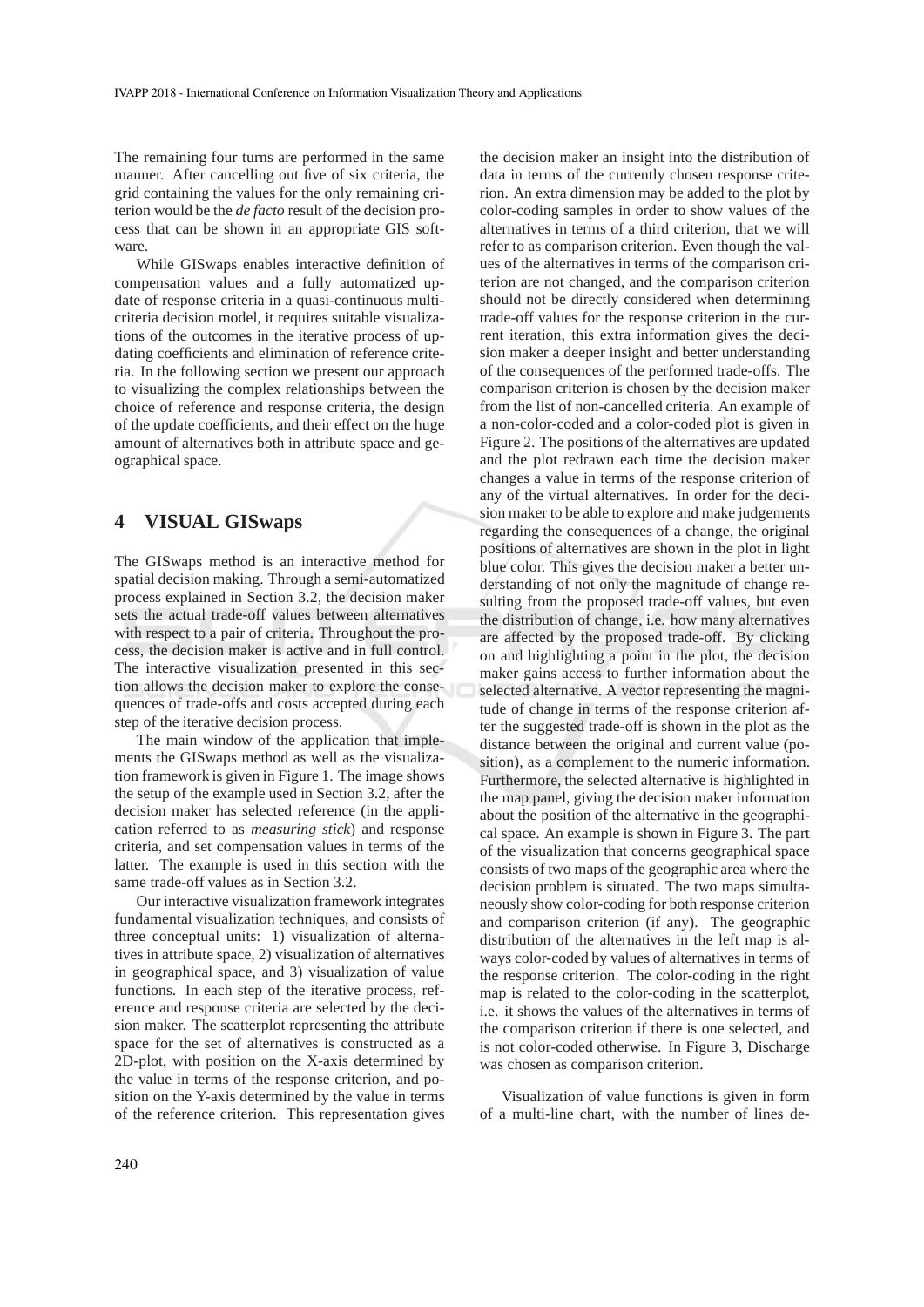

Figure 1: Main window of the application implementing GISwaps and the visualization framework. Adjusting the values in terms of the response criterion (*Undulation*, in the example), in order to compensate for the changes made in the reference criterion (*Hydraulic head*), is performed in the left panel. The right panel contains attribute space visualization scatterplot (bottom), geographical space visualization maps (middle), and value functions visualization (top).



Figure 2: Scatterplot for the example decision problem with no comparison criterion selected (a) and with Discharge selected as the comparison criterion (b).

termined by the number of elements in  $V_R$  and the number of points defining each line determined by the number of elements in *V<sup>M</sup>* (see Equation 1 in Section 3.2). An example is given in Figure 4. This visual

OGY PI ATIC representation makes potential deviations in a value function evident, allowing the decision maker to adjust suggested values if the deviation is due to an error, rather than personal preference and judgement.

## **5 DISCUSSION AND CONCLUSIONS**

In Keeney and Raiffa (1976), the essence of the issue of trade-offs under certainty is described as "How much achievement on objective 1 is the decision maker willing to give up in order to improve achievement on objective 2 by some fixed amount?". As the authors point out, the trade-off issue usually requires subjective judgement of the decision maker. As a trade-off method based on even swaps, GISwaps is an intuitive and efficient tool capable to address one of the big challenges in the context of decision support systems, namely, how to handle the preferences of the decision maker. Instead of being concerned with the abstract concept of the relative importance of decision criteria, using GISwaps the decision maker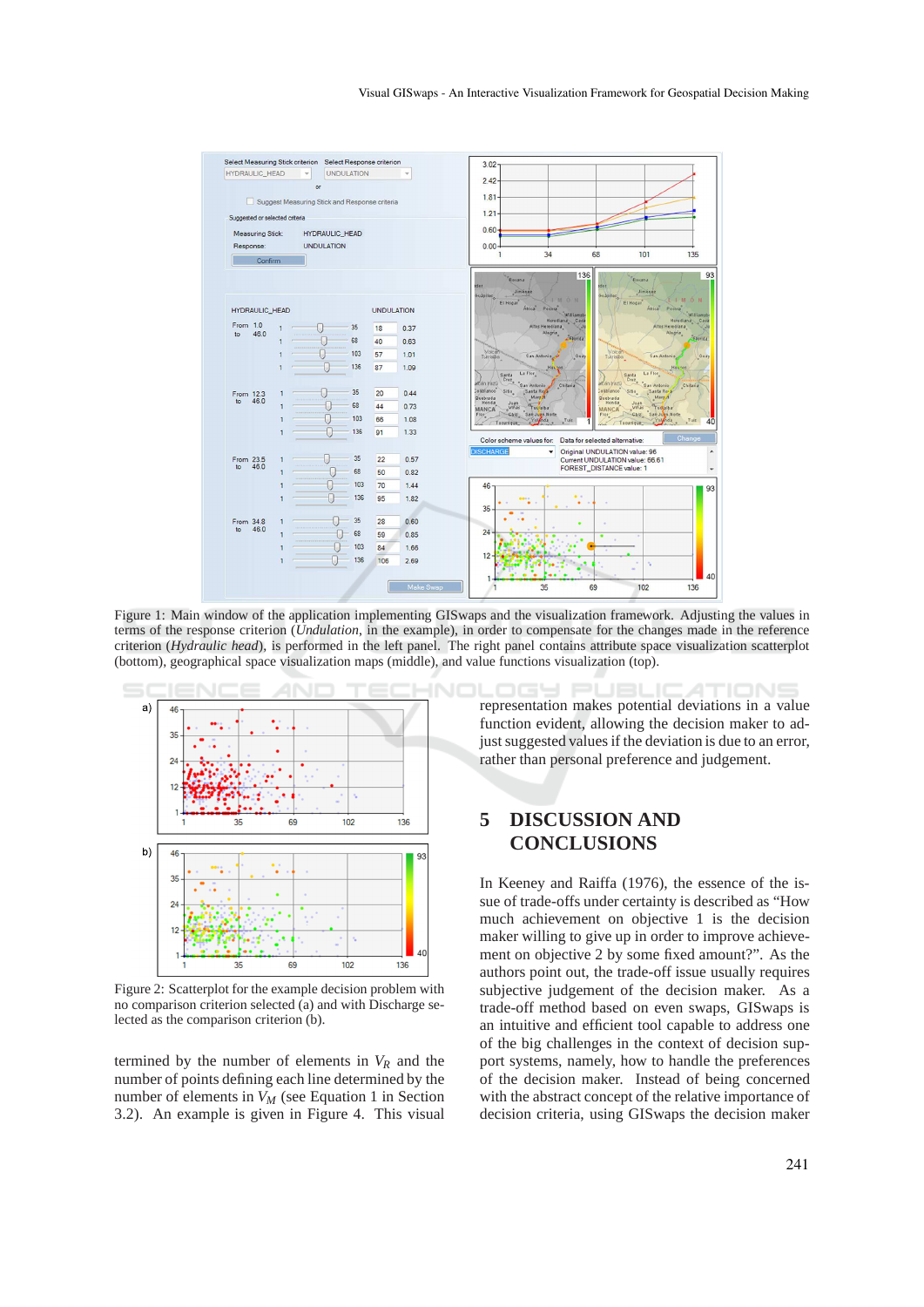

Figure 3: When an alternative is selected, its magnitude of change is shown, as well as its position in the geographical space (highlighted in the map panel).



Figure 4: Visualization of value functions. The number of functions (lines) is determined by the number of elements in  $V_R$ .

works with concrete values and differences, which we believe makes our method more flexible than the commonly used approach of combining weighting and aggregation methods.

Geospatial multi-criteria decision problems tend to be complex, with a large number of conflicting criteria to be taken into consideration, and thousands or even millions of alternatives to be evaluated and compared. In order for the decision maker to have a good understanding of the consequences of his/her choices, numeric data needs to be complemented by a visual representation of relevant information that would be unavailable otherwise. In an interactive decisionmaking method, this needs to be done at each step of the decision-making process.

The positive impact of the interactive visualization presented in this paper is multifaceted:

- The scatterplot representation of the alternatives in the attribute space gives the decision maker an insight into the distribution of data in terms of the currently chosen response criterion. From Figure 2, for example, it is obvious that only a small number of alternatives has the undulation value in the upper half of the range, i.e. over 68.
- It reveals potential outliers. Outliers, both positive and negative, may have a significant impact on the reliability of the values interpolated from the values assigned to virtual alternatives; for that reason, they should not pass unnoticed.
- It gives the decision maker the possibility to get a closer look at the alternatives of interest. Extra information available on demand includes the original value, the current value and the magnitude of change in terms of the response criteria, the value of the alternative in terms of any of the non-cancelled criteria, and the geographic location of the alternative. This information is of great importance for understanding the impact of a suggested trade-off.
- The map view helps the decision maker make more sensitive choices. By being able to see the geographic location of the selected alternative, the decision maker can, based on his/her knowledge and preferences, re-evaluate suggested trade-offs that would affect the alternative(s) of interest.
- Our visualization saves the decision maker time and effort. The prime assumption for any tradeoff based method for decision making to be successful is that the trade-offs are balanced and carefully performed. Deciding trade-off values for virtual alternatives that might not have any impact on the outcome of the decision process is therefore better avoided. By means of visual representation of alternatives in the attribute space, the decision maker can see if there are empty value intervals, i.e. value ranges with no alternatives. In the example in Figure 5, there are seven intervals out of sixteen with no alternatives. Consequently, it is unnecessary to decide trade-off values for the virtual alternatives that define those intervals.
- It helps the decision maker make consistent trade-<br>offs. The significance of the value functions The significance of the value functions chart increases with the number of virtual alternatives. In many cases, the decision maker wants the trade-off values to be consistent over the set of virtual alternatives. Making consistent trade-offs based on numeric values only is a demanding task, and the complexity of the task increases with the number of virtual alternatives. Visual representation makes potential deviations in a value function